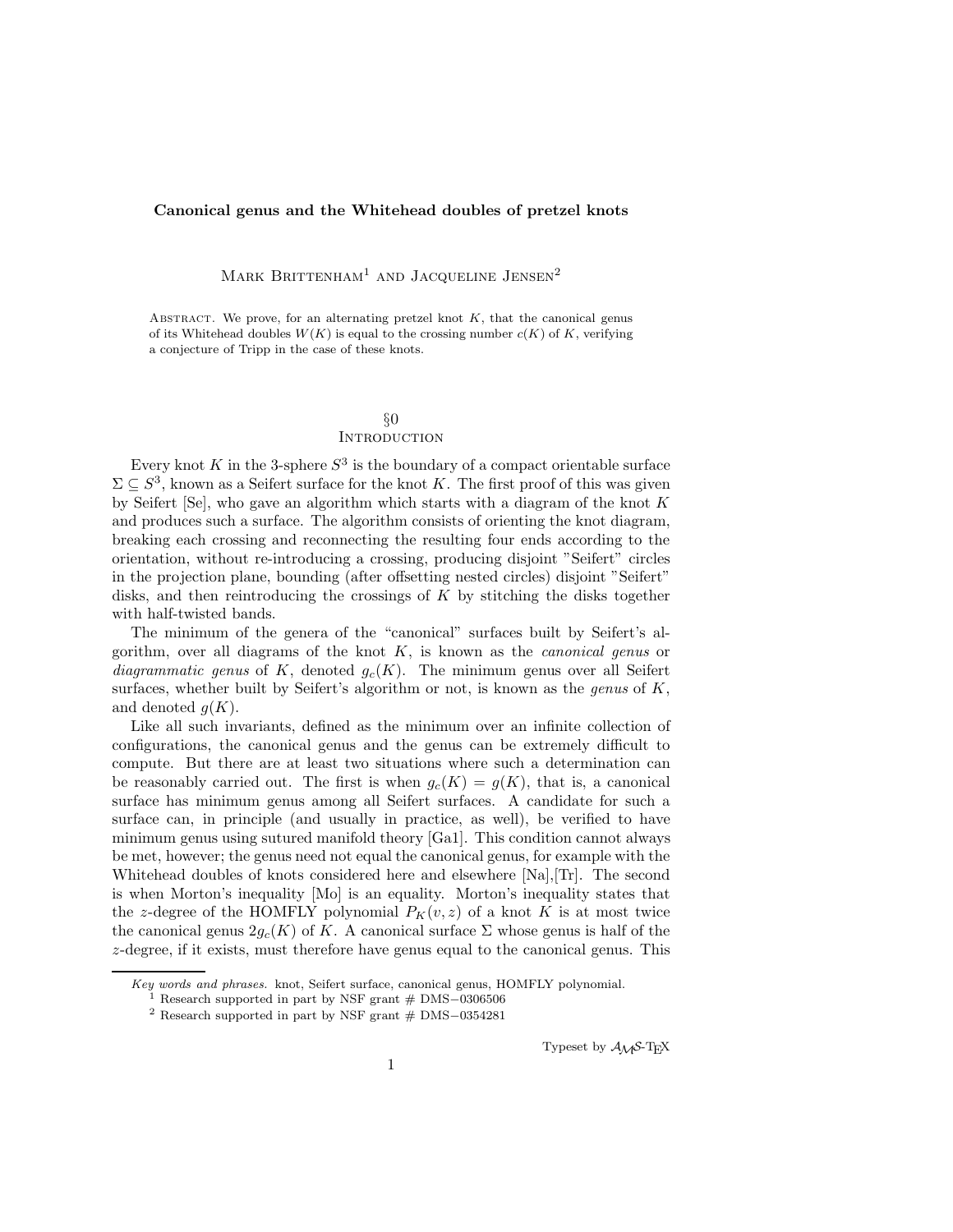condition also cannot always be met; the first examples where Morton's inequality was shown to be strict were found by Stoimenow [St], and the authors [BJ] recently found several infinite families of examples.

Both methods succeed in computing the canonical genus of alternating knots [Cr],[Ga2],[Mu], while the second can compute the canonical genera of knots through 12 crossings [St]. The first method provides an approach to computing the canonical genera of arborescent knots [Ga3]. In fact, the authors are aware of no example where both approaches are known to fail. (The knots considered in [St].[BJ] can have their canonical genera computed by the first method, which is precisely why the second method is known to fail.)

Recently, Morton's inequality has been applied to the computation of the canonical genus of the Whitehead doubles  $W(K)$  of knots K, for which the first approach can shed no light;  $g(W(K)) = 1$  for all non-trivial K. Tripp [Tr] computed the canonical genus of the doubles of the  $(2, n)$ -torus knots  $T_{2,n}$ , showing that  $g_c(W(T_{2,n})) = n = c(T_{2,n})$ . For the proof he demonstrates (by induction on n) that the z-degree of the HOMFLY polynomial of the double is  $2n = 2c(T_{2,n})$ . A general construction, for any knot K, provides a canonical surface with genus  $c(K)$ (we reproduce this construction in the next section). So we have the inequalities

$$
2c(T_{2,n}) = 2n = \deg_z P_{W(T_{2,n})}(v, z) \le 2g_c(W(T_{2,n})) \le 2c(T_{2,n})
$$

from which  $g_c(W(T_{2,n})) = c(T_{2,n})$  follows. Nakamura [Na] has extended this argu-<br>ment to prove that for 2-bridge knots  $K_{-a}(W(K)) = c(K)$ . The main part of the ment to prove that for 2-bridge knots  $K, g_c(W(K)) = c(K)$ . The main part of the argument is again an inductive proof that  $\deg_z P_{W(K)}(v, z)=2c(K)$ .



In this paper we provide another extension of Tripp's result, to alternating pretzel knots  $P(k_1,... k_n)$ ,  $k_1,..., k_n \geq 1$ . Note that  $P(k_1,... k_n)$  is a knot iff either *n* is odd and at most one  $k_i$  is even, or n is even and exactly one  $k_i$  is even.

**Theorem 1.** *If* K *is a pretzel knot*  $P(k_1,...,k_n)$  *with*  $k_1,...,k_n \geq 1$ *, then*  $g_c(W(K))$  $k_1 + \cdots + k_n = c(K)$ .

The main tool in the proof is a proposition which gives a method for building new knots K satisfying  $2c(K) = \deg_z P_{W(K)}(v, z)$  from old ones K'.

**Proposition 2.** If K' is a knot satisfying  $deg_z P_{W(K')}(v, z) = 2c(K')$ , and if for a<br> $c(K')$ -minimizing diagram for K' we replace a crossing thought of as a half-twist  $c(K')$ -minimizing diagram for K' we replace a crossing, thought of as a half-twist,<br>with three half-twists (see Figure 9), producing a knot K, then deg Byzzy (y, z) – *with three half-twists (see Figure 2), producing a knot* K, then  $deg_zP_{W(K)}(v, z)$  $2c(K)$ *, and therefore*  $g_c(W(K)) = c(K)$ .

Theorem 1 follows immediately by repeated application of Proposition 2 to the crossings of the  $(2, n)$  torus knots =  $P(1, \ldots, 1)$  (when all  $k_i$  are odd) and the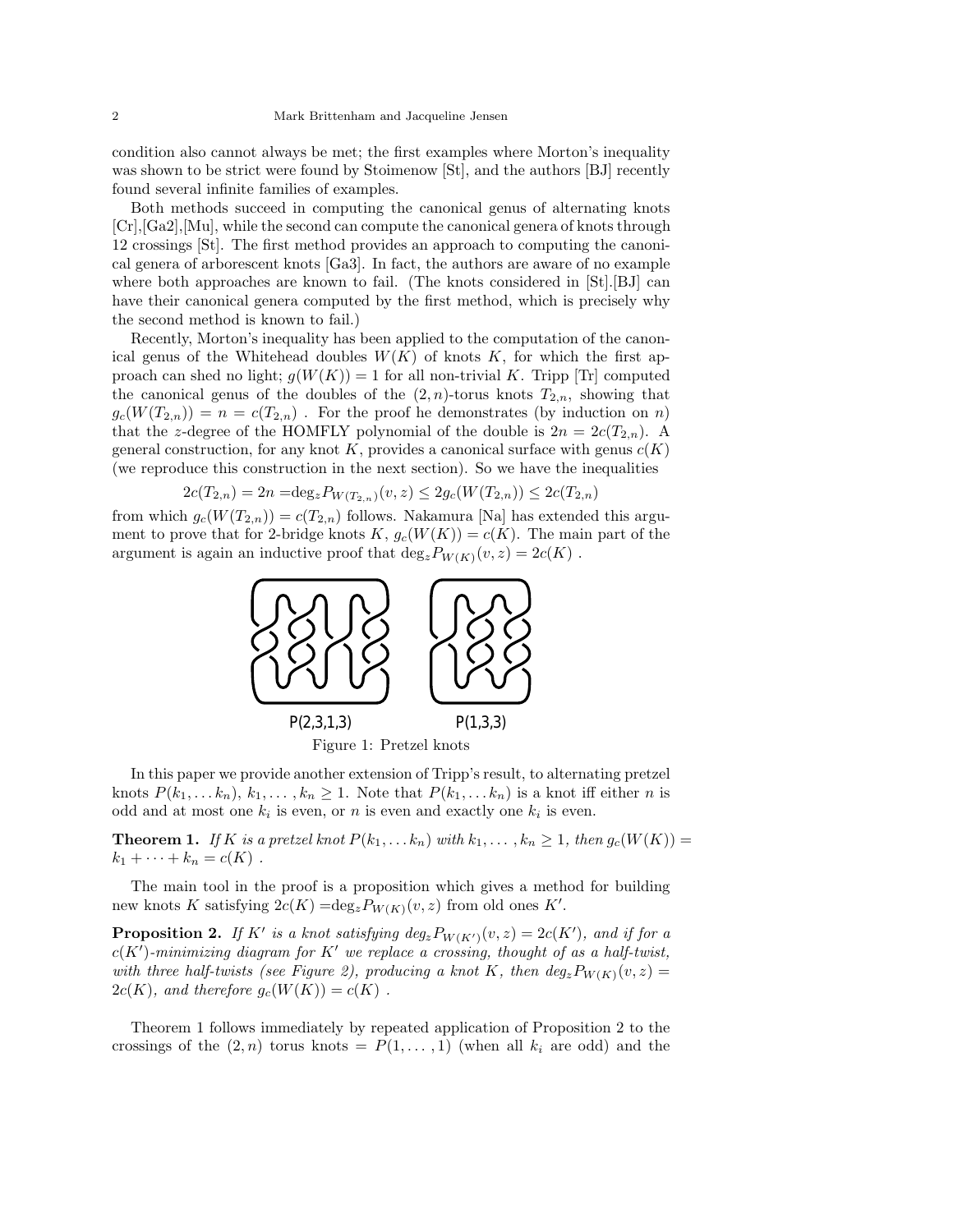2-bridge knots  $[2, n-1] = P(2, 1, \ldots, 1)$  (when one of the  $k_i$  (wolog  $k_1$ ) is even), where the initial hypothesis is satisfied by the results of Tripp and Nakamura. It should be clear that Theorem 1 is not the strongest result that can be proved in this way; the pretzel knots are just the simplest new class of knots encountered. A more general statement is:



Figure 2: Introducing twists

**Proposition 3.** *Let* K *be the class of knots having diagrams which can be obtained from the standard diagram of the left- or right-handed trefoil knot*  $T_{2,3}$  *by repeatedly replacing a crossing, thought of as a half-twist, by a full twist. Then for every*  $K \in \mathcal{K}$ *, deg<sub>z</sub>*  $P_{W(K)}(v, z) = 2c(K)$ *, and so g<sub>c</sub>*( $W(K)$ ) =  $c(K)$ .

Using Tripp's and Nakamura's results, we could have stated this corollary using the a priori larger class obtained by starting with the reduced alternating diagrams of any 2-bridge knot. But we will show that all 2-bridge knots already lie in  $K$ , and so this "larger" class would really just be  $K$ . Stated differently, Proposition 3 implies the results of Tripp and Nakamura! We should note that the knots built from the left-handed trefoil are the mirror images of those built from the righthanded trefoil, and the z-degree of the HOMFLY polynomial is unchanged under taking mirror images. So it suffices to prove the result for only one of the two collections of knots.

# §1 Notations and preliminaries

K will always denote a knot or link in the 3-sphere  $S^3$ ,  $N(K)$  a tubular neighborhood of K,  $E(K) = S^3 \backslash \int K(K)$  the exterior of K, and  $\Sigma$  a Seifert surface for  $K$ , which we treat as embedded in  $S<sup>3</sup>$ . In this paper we take a diagrammatic approach to the construction of Whitehead doubles  $W(K)$  of a knot K. Given a diagram  $D$  of a knot  $K$ , we construct diagrams for the Whitehead doubles of  $K$  as follows:



Figure 3: Whitehead doubles

Starting with the diagram D, choose an orientation for the underlying knot. Draw a second, parallel, copy of  $K$  pushed off of  $K$  to the right, according to the orientation of  $K$ , and oriented in the opposite direction, giving an oriented link  $D(K)$  (which for lack of a better term, we will call the *flat double* of K). Note that we will always treat  $D(K)$  as an *oriented* link, with the orientation just described.  $W(K)$  is obtained from  $D(K)$  by replacing a pair of parallel arcs in the diagram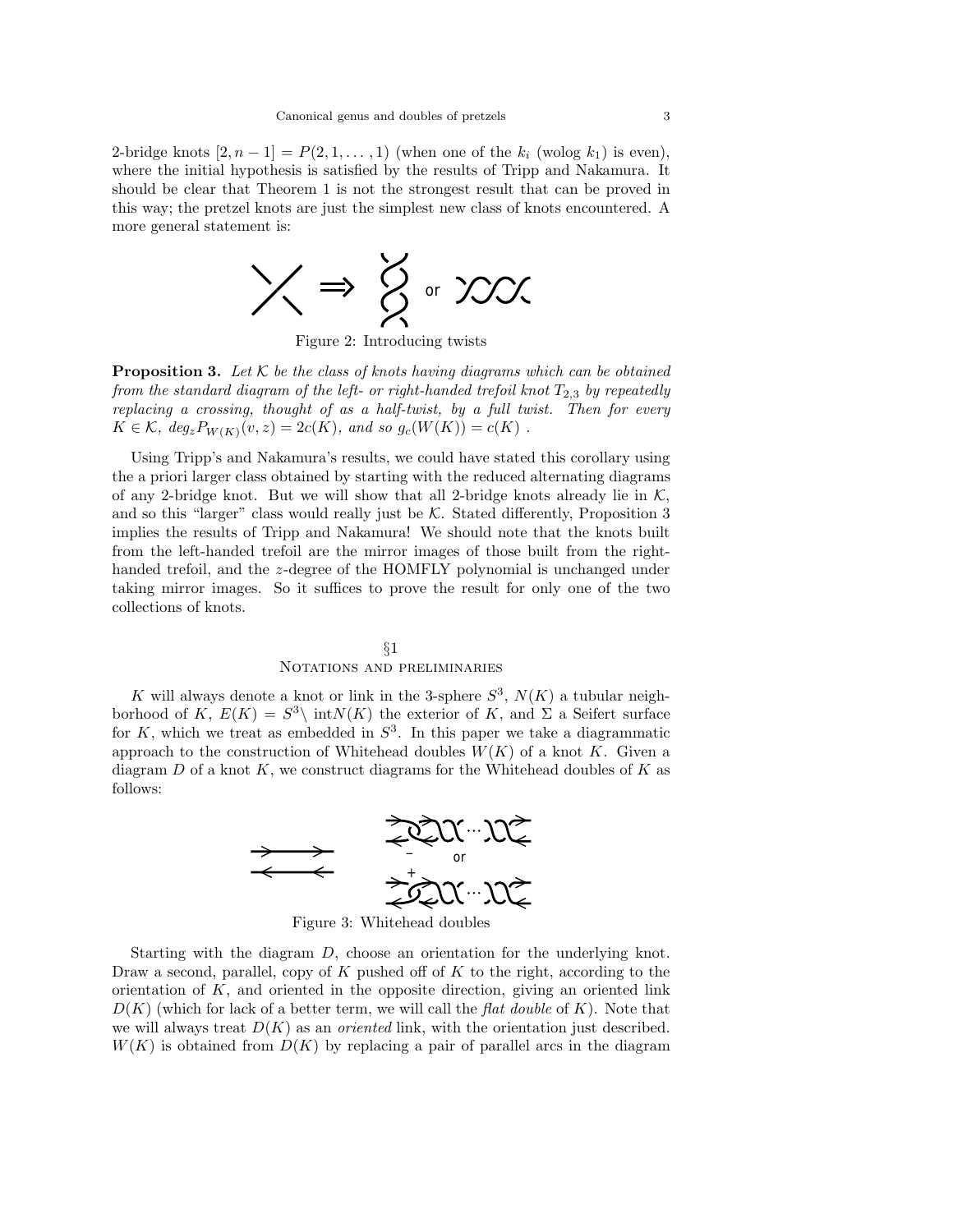by a "twisted clasp", as in Figure 3. These twisted clasps consist of either a righthanded  $(+)$  or left-handed  $(-)$  clasp together with  $|n|$  full twists to the parallel arcs (right-handed for  $n > 0$ , left-handed for  $n < 0$ ). If we need to specify a Whitehead double, rather than deal with them as a class, we will denote it by  $W(K, n, +)$  or  $W(K, n, -)$ . The interested reader may satisfy him/herself that this description of Whitehead doubles is equivalent to any other description he or she has encountered. Note that the notation  $W(K, n, \pm)$  is very diagram-dependent; a different diagram will build the same collection of knots, but might label them differently (depending upon the writhe of the diagram).

For a given non-trivial knot K, if we build its Whitehead doubles using a  $c(K)$ minimizing diagram as above, then after "hiding", by isotopy, the full twists of  $W(K)$  inside of one of the small squares formed from a crossing of K, as in Figure 4a, Seifert's algorithm will build a canonical surface for  $W(K)$  of genus  $c(K)$ . To see this, note that the canonical surface is a checkerboard surface; this was the point to building our Whitehead doubles with full twists in the parallel strands, and then hiding them inside the doubling of a crossing of  $K$ . The local pictures are as in Figure 4b.



Figure 4: A canonical surface for the Whitehead double

Continuing our calculation of the genus, note that the canonical surfaces for all of the Whitehead doubles are homeomorphic, and so have the same genus; the surfaces differ only in the direction of twisting at the clasp and the number of full twists to the Seifert disk we "hid" the full twists of the doubling in. So we focus on the surface for the Whitehead double with no full twists,  $W(K, 0, +)$ . Its canonical Seifert surface  $\Sigma$  has one Seifert disk for each complementary region of the diagram D of K, one for each crossing of K, and one for the Whitehead doubling clasp. It has one half-twisted band for each crossing of  $W(K, 0, +)$ , that is,  $4c(K) + 2$ twisted bands. So  $1 - 2g(\Sigma) = \chi(\Sigma) = |\text{Seifert disks}|$  -  $|\text{bands}| = (c(K) + |\text{regions}|)$ of  $D| + 1$ ) -  $(4c(K) + 2) = |\text{regions}| - 3c(K) - 1$ . But since  $D \subseteq S^2$  is a 4-valent graph whose complementary regions are all disks, we have (using the usual notation)  $v - e + f = 2$ , and  $2e = 4v$  (since all vertices have valence 4), so  $e = 2v$ , and so f  $=$  |regions| = 2 + v = 2 + c(K). So 1 – 2g( $\Sigma$ ) = 2 + c(K) – 3c(K) – 1 = 1 – 2c(K) . So  $g(\Sigma) = c(K)$ , as desired.

This implies that  $g_c(W(K)) \leq c(K)$  for all nontrivial knots K. Using Morton's inequality, we can establish the reverse inequality if we can show that  $\deg_zP_{W(K)}(v, z) =$  $2c(K)$ . Our goal is to prove this equality for a class of knots that includes the alternating pretzel knots. Central to our proof is therefore a computation of the z-degree of the HOMFLY polynomial.

The HOMFLY polynomial [FHLMOY] is a 2-variable Laurent polynomial defined for any oriented link, and may be thought of as the unique polynomial  $P_K(v, z)$ ,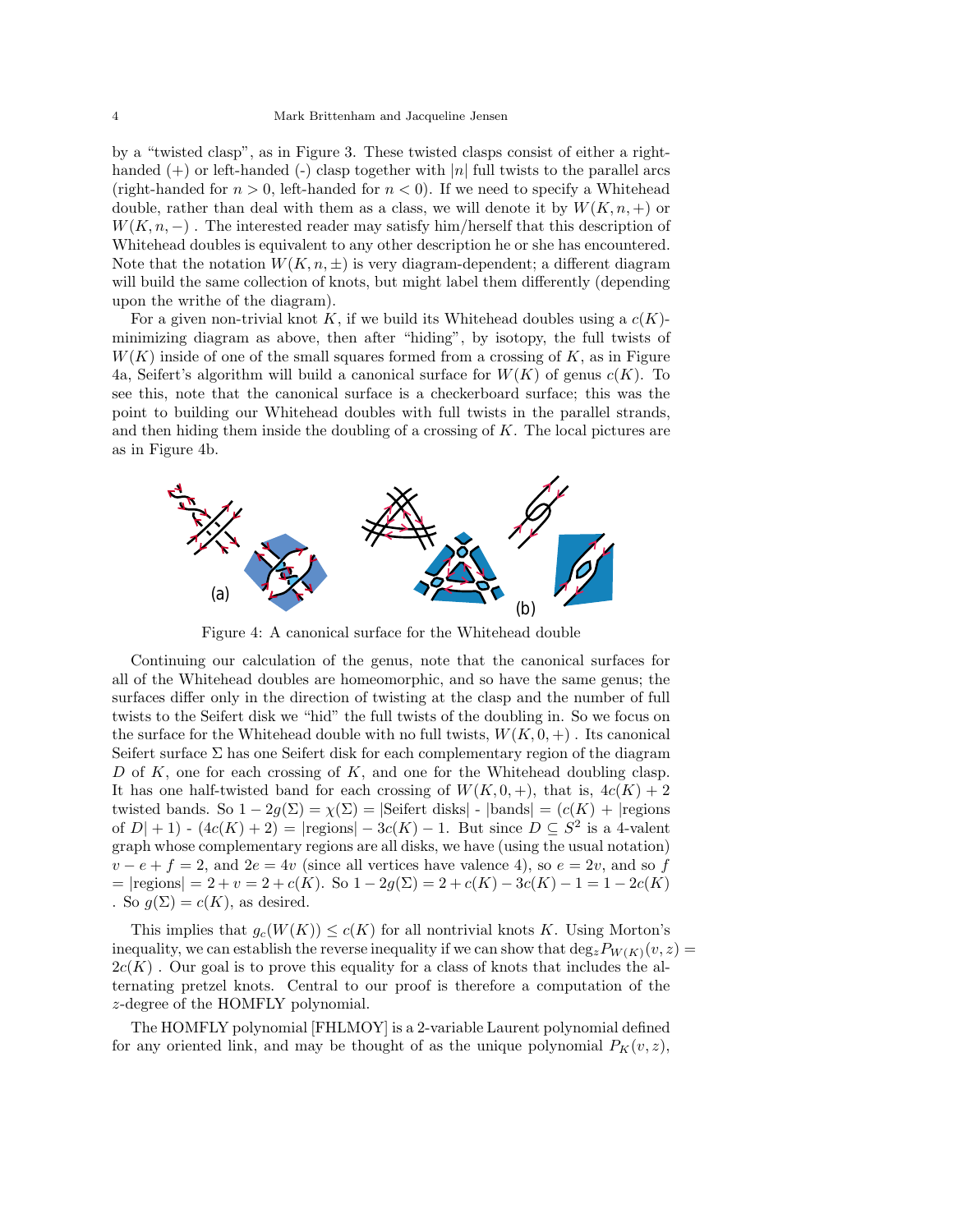defined on link diagrams and invariant under the Reidemeister moves, satisfying  $P_{unknot}(v, z) = 1$ , and  $v^{-1}P_{K_{+}} - vP_{K_{-}} = zP_{K_{0}}$ , where  $K_{+}, K_{-}, K_{0}$  are diagrams which all agree except at one crossing, where they are given as in Figure 5. Here we are following Morton's convention in the naming of variables.



Figure 5: HOMFLY polynomial

This skein relation gives an inductive method for computing the HOMFLY polynomial, since one of  $K_+, K_-$  will be "closer" than the other to the unlink, in terms of unknotting number, while  $K_0$  has fewer crossings. It also allows any one of the polynomials to be computed from the other two.

If we write  $P_K(v, z)$  as a polynomial in z, having coefficients which are polynomials in v, then Morton showed [Mo] that, for any oriented diagram  $D$  of an oriented knot or link K, the z-degree  $M(K)$  of  $P_K(v, z)$  satisfies  $M(K) \leq c(D) - s(D) + 1$ , where  $c(D)$  is the number of crossings of the diagram and  $s(D)$  is the number of Seifert circles of D. Since the Seifert surface  $\Sigma$  built by Seifert's algorithm from this diagram has Euler characteristic  $s(D)-c(D) = \chi(\Sigma) = (2-|K|)-2g(\Sigma)$ , where |K| is the number of components of K, we have  $M(K) \leq c(D) - s(D) + 1 = 1 - \chi(\Sigma) =$  $2g(\Sigma)+(|K|-1)$  for every canonical Seifert surface for K. Consequently, for a knot K,  $M(K)$  is bounded from above by twice the canonical genus of K,  $2g_c(K)$ . Our main interest in the HOMFLY polynomial will therefore be in a computation of this z-degree. In particular, since the degree of the sum of two polynomials cannot exceed the larger of their two degrees, and is equal to the larger if the degrees are unequal, we get the basic inequalities (letting  $K_{+}$  denote the knot with diagram  $D_+$ , etc.) for the z-degree of  $P_K$ ,  $M(K)$ :

 $M(K_{+}) \leq \max\{M(K_{-}), M(K_{0})+1\}$  $M(K_{-}) \leq \max\{M(K_{+}), M(K_{0})+1\}$  $M(K_0) \leq \max\{M(K_+), M(K_-)\}-1$ 

where equality holds if the two terms in the maximum are unequal, from the equations  $P_{K_{+}} = v^{2}P_{K_{-}} + vzP_{K_{0}}$ ,  $P_{K_{-}} = v^{-2}P_{K_{+}} - v^{-1}zP_{K_{0}}$ , and  $P_{K_{0}} = v^{-1}z^{-1}P_{K_{+}} - v^{-1}z^{-1}P_{K_{+}}$  $vz^{-1}P_{K-}$ . For example, since if we change one of the crossings in the clasp of  $W(K) = L_{\pm}$  we get the unknot =  $L_{\mp}$ , while if we break the crossing we get the link  $D(K) = L_0$ , we have  $M(D(K)) \le \max\{M(W(K)), 0\} - 1$ , with equality if  $M(W(K)) > 0$ . In particular, if we already know that  $M(D(K)) > 0$ , then  $M(D(K)) = M(W(K)) - 1.$ 

## §2 PROOF OF THE MAIN RESULT

In this section we prove Proposition 4 below, from which Propositions 2 and 3 and Theorem 1 will follow. Our main goal is to compute the z-degrees of the HOMFLY polynomials of Whitehead doubles  $W(K, n, \pm)$  of knots K. First, we get rid of the clasp. As we just saw,  $M(D(K)) \le \max\{M(W(K)), 0\} - 1 = M(W(K)) - 1$ . So to prove Proposition 3 we wish to establish that if a knot  $K$  has a diagram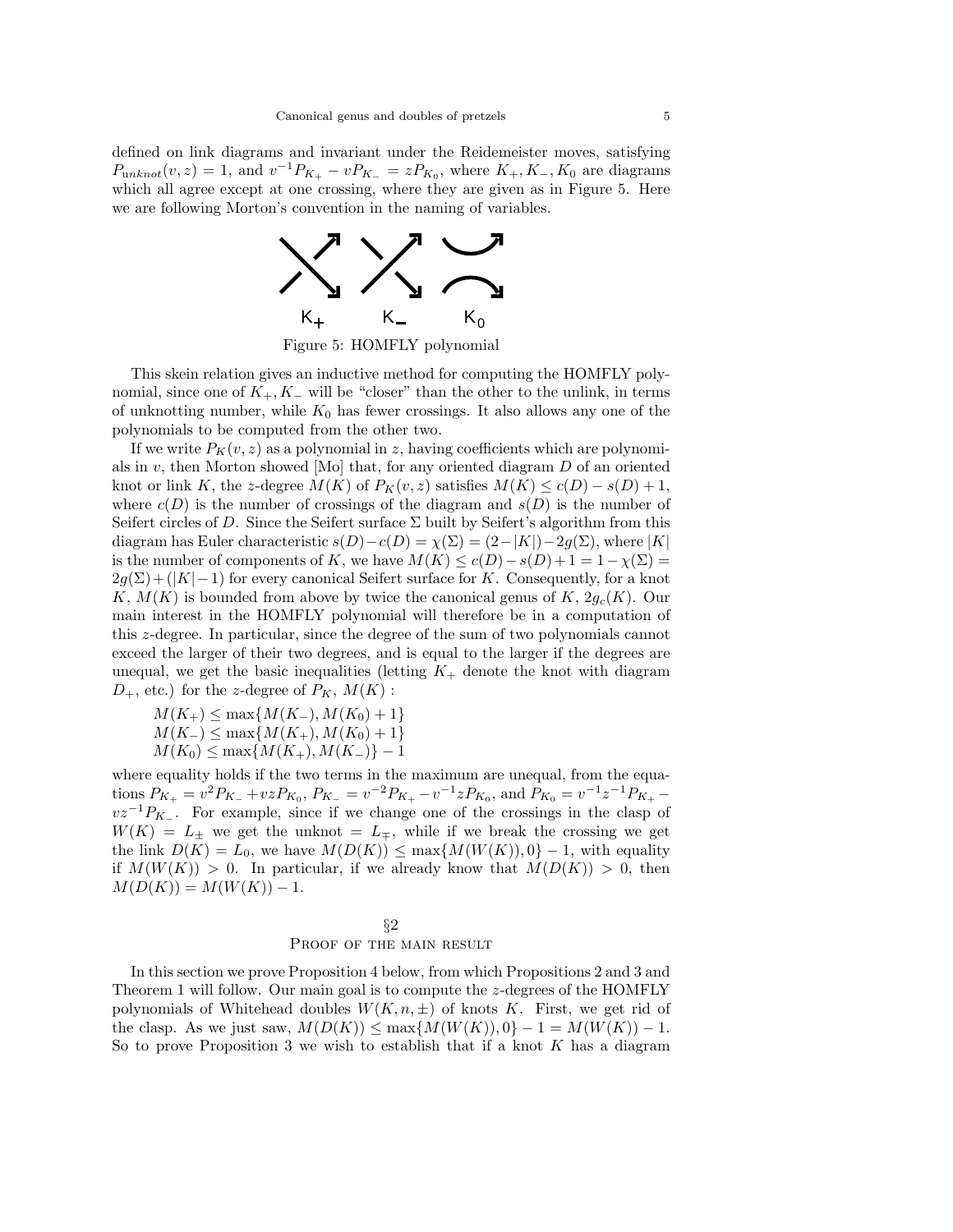D obtained from the standard diagram  $D_0$  of the trefoil knot  $T_{2,3}$  by repeatedly replacing crossings, treated as half-twists, by full twists, then for a doubled link with n full twists  $D(K, n)$ , we have  $M(D(K, n)) = 2c(K) - 1$ . We note that, by induction, this replacement process always builds alternating diagrams with no nugatory crossings. A nugatory crossing is a crossing in the diagram  $D$  so that some pair of opposite complementary regions represent the same connected component of the complement of the projection of  $K$ . Such a phenomenon is preserved when passing between a diagram with a full twist and one with a half-twist; if the crossing is one of those in the full twist, then the half-twist will be nugatory, while if not, then the nugatory crossing disjoint from the half- or full twist will persist. So, in our arguments, we will always have  $c(K) = c(D)$ , i.e., D is a diagram with minimal crossing number. So what we will show is that  $M(D(K)) = 2c(D) - 1$ .

Next we get rid of the n full twists. Given a specific double  $D(K, n)$  of knot K, changing one of the crossings among the full twists yields  $D(K, \pm(|n|-1))$  (after isotopy), while breaking the crossing yields the unknot L, with  $M(L) = 0$ . So our basic inequalities yield  $M(D(K, \pm(|n| - 1))) \leq \max\{M(D(K, n)), 1\}$ , with equality so long as  $M(D(K, \pm(|n|-1))) \neq 1$ . By induction, then, since for a non-trivial knot K we have  $c(K) \geq 3$ , so long as we show that  $M(D(K, 0)) = 2c(D) - 1$  we will have established that  $M(D(K, n)) = 2c(D) - 1$  for all n. Since we will focus on the case  $n = 0$ , from this point we will use  $D(K)$  to denote the flat double  $D(K, 0)$ .

In general, using the same argument as in the last section, if  $D'$  is a diagram of a link L with doubled link  $D(L)$ , since the projection of L is a graph with  $c(D')$  vertices and  $c(D') + 2$  faces. Morton's inequality gives vertices and  $c(D') + 2$  faces, Morton's inequality gives

$$
M(D(L)) \le c(D(D')) - s(D(D')) + 1
$$
  
=  $(4c(D')) - (c(D') + (c(D') + 2)) + 1 = 2c(D') - 1$ .  
This basic estimate will be used several times in the proofs that follow.

Showing that  $M(D(K)) = 2c(D) - 1$  has the advantage of making sense when the underlying  $K$  is a link, and not just a knot; the Whitehead doubling process does not really apply to a link. It is therefore a better setting to use for an inductive proof; replacing a crossing in a knot diagram with a full twist produces a 2-component link, not a knot. We will therefore work in the setting of flat doubles  $D(K)$  of knots or links  $K$ , following the orientation conventions established in section 1; the parallel doubled strands for every component of K are oriented oppositely, so that the parallel strand is to the right. What we show is:

**Proposition 4.** If L is a non-split link with a diagram  $D'$  satisfying  $c(D') = c(L)$ <br>and  $M(D(L)) = 2c(D') - 1$  and K is a link having diagram D obtained by replacing *and*  $M(D(L)) = 2c(D') - 1$ *, and* K *is a link having diagram* D *obtained by replacing*<br>*a crossing in the diagram*  $D'$  with a full twist (so that  $c(D) = c(D') + 1$ ) then *a crossing in the diagram*  $D'$  *with a full twist (so that*  $c(D) = c(D') + 1$ *), then*  $M(D(K)) - 2c(D) - 1$  $M(D(K)) = 2c(D) - 1.$ 

From the discussion at the beginning of this section describing how information about  $M(D(K))$  translates to information about  $M(W(K))$ , Proposition 4 implies Proposition 3 by induction on the number of full twists introduced, once we establish the base case. But a direct calculation (see also  $\text{Tr}$ ,  $\text{N}$ a) establishes that  $M(D(T_{2,3})) = 5 = 2 \cdot 3 - 1 = 2c(T_{2,3}) - 1$ , giving the base case for the induction. Since at every stage the process of introducing full twists builds an alternating diagram D for K with no nugatory crossings,  $c(K) = c(D)$  at every stage of the induction, and since the link projection is always connected, Menasco [Me] implies that the underlying link is non-split. So Proposition 4 applies at every step of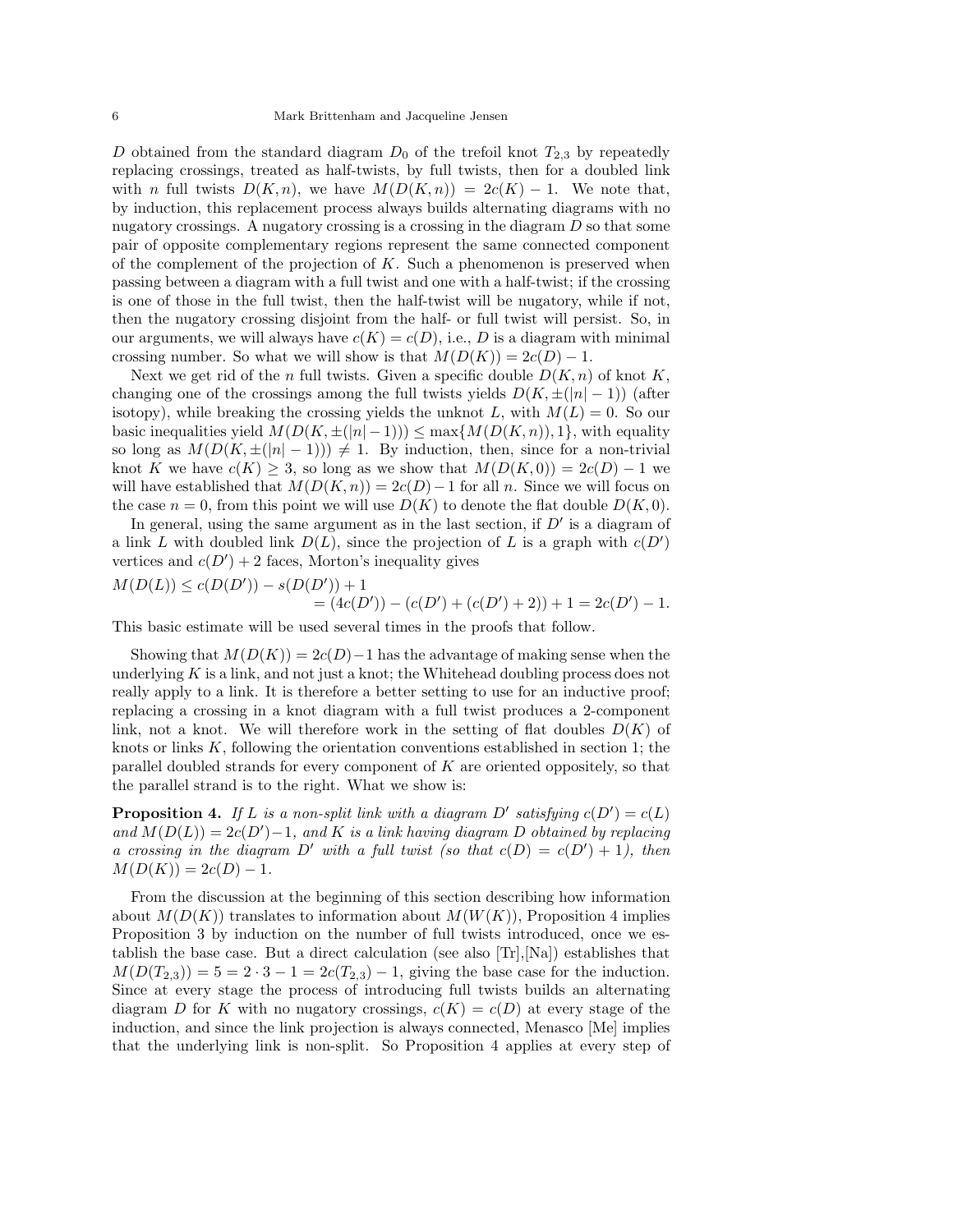the induction. Proposition 2 follows by applying Proposition 4 twice. And as remarked in the introduction, Theorem 1 follows from Proposition 2, using the two base cases the torus knots  $T_{2,n} = K(1,\ldots,1)$ , supplied by [Tr], and the twist knots  $K(2, 1, \ldots, 1)$ , supplied by [Na]. We should note that the pretzel knots  $K(n_1, n_2)$ are the torus knots  $T_{2,n_1+n_2}$ .

We now turn to the proof of Proposition 4. The proof is by induction on  $c(K)$ , and is essentially based on a large skein tree diagram calculation, with the diagram  $D(D)$  for  $D(K)$  at the root and  $D(D')$  as one of the leaves. We<br>will show that under the hypotheses of the proposition we have  $M(D(K))$  – will show that under the hypotheses of the proposition we have  $M(D(K)) =$  $M(D(L)) + 2$ , which establishes the inductive step. Since we are only interested in  $M(D(K)) = \max \deg_z(P_{D(K)})$ , we will only track this quantity through the calculation, rather than the entire HOMFLY polynomial, using the inequalities established at the end of section 1.



Figure 6: Main skein tree diagram

The main skein tree diagram that we employ is given in Figure 6. The upper left corner of the figure is a portion of our diagram  $D(D)$  for  $D(K)$  at the full twist of K which exists by hypothesis, with an additional pair of canceling half-twists introduced on either side of a quartet of overcrossings. A horizontal step in the diagram involves breaking a crossing, according to the orientation of the strands; a downward step involves changing the same crossing. Except for the addition of a full-twist to the two parallel strands, the upper right corner of the figure is the corresponding portion of the diagram  $D(D')$  of  $D(L)$ . The two right arrows across the top are the basis for our induction; they imply essentially that  $P_{\text{DCD}} =$ across the top are the basis for our induction; they imply, essentially, that  $P_{D(K)} =$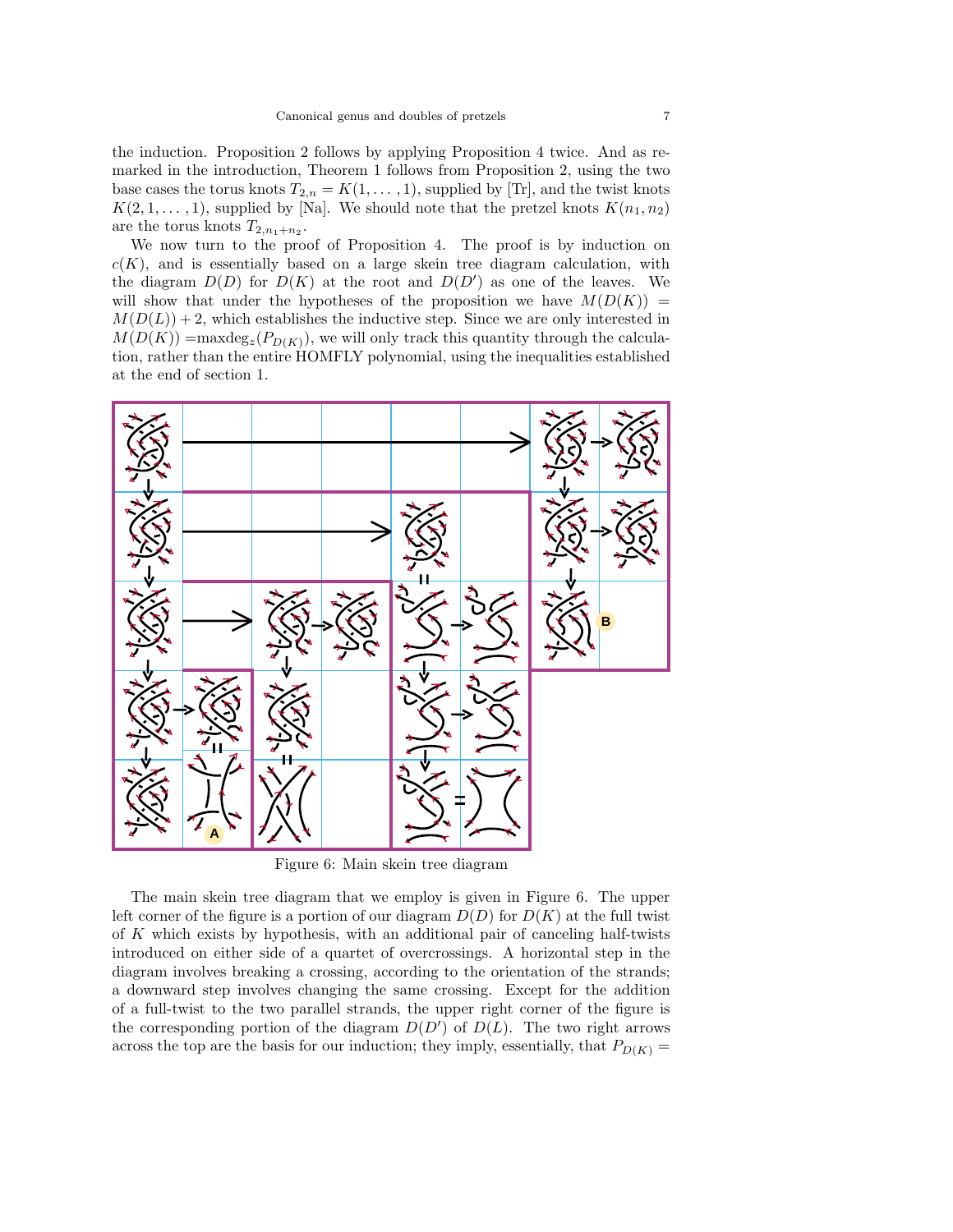$z^2v^{-2}P_{D(L)}$ + other terms. The proof involves showing that the other terms do not have high enough z-degree to interfere with the conclusion that  $M(D(K))$  =  $M(D(L)) + 2$ . This demonstration will occupy the remainder of the section.

This in turn involves arguing up from the bottom of the skein tree, using the inequalities at the end of section 1 to bound the z-degrees of these other terms from above. The initial steps in this process are done using Morton's inequality, since we can compute the genus of the Seifert surface built from the diagram given to us at the leaves of the tree, or, more simply, the difference between this and the genus of the surface built from  $D(D)$ , by computing the changes in the number of crossings (which is evident) and the number of Seifert circles (which we can do since we know precisely where these circles come from for  $D(D)$ ). In the generic case, this will be precisely how our estimates are made. But there is also the possibility that at some of the leaves our link will include a (possibly) twisted double of the unknot as a split component, and our estimates will then be off by the z-degree of its HOMFLY polynomial; they will be too low by 2 for each such component. The estimates need to be refined slightly in this case; for ease of exposition, we deal with this possibility at the end of the proof, and, in what follows now, act as if such a split component has not been produced.

To start, we make note that the local picture in the upper left corner of the skein diagram, if we were to undo the canceling pair of half-twists (since it is this simpler diagram that we are postulating minimizes the quantity  $c(D(D)) - s(D(D)) + 1$ , contains 8 crossings of  $D(D)$  and contains parts of 7 Seifert disks - 2 from the crossings of K and 5 from the complementary regions of K. Note that these 5 regions of  $K$  are distinct; the one in the middle of the full twist is demonstrably so from the figure, and the other four come from the four regions surrounding a single crossing of K', which are all distinct because this crossing is not nugatory<br>(that is apposite regions are distinct); otherwise  $c(D')$  would be greater than (that is, opposite regions are distinct); otherwise,  $c(D')$  would be greater than  $c(L)$  As remarked earlier replacing a crossing by a full twist cannot introduce a  $c(L)$ . As remarked earlier, replacing a crossing by a full twist cannot introduce a nugatory crossing. It is therefore this contribution, 8 crossings and 7 disks, that we will compare with the leaves of our skein tree to compute what genus surface each diagram will build, giving an upper bound, by Morton's inequality, on the z-degree of the HOMFLY polynomial of the underlying oriented link.



Our argument will really be three parallel arguments, based on the underlying orientations, and number of components, of the knot or link K involved at the full twist where we are carrying out our skein tree argument. There are essentially three cases, given in Figure 7; ( $\alpha$ ) and ( $\beta$ ) are when the two strands at the full twist belong to the same component of  $K$ , with the opposite, respectively parallel, orientation, while  $(\gamma)$  is when the two strands lie in different components. We must at several points break our argument into three parallel ones, according to which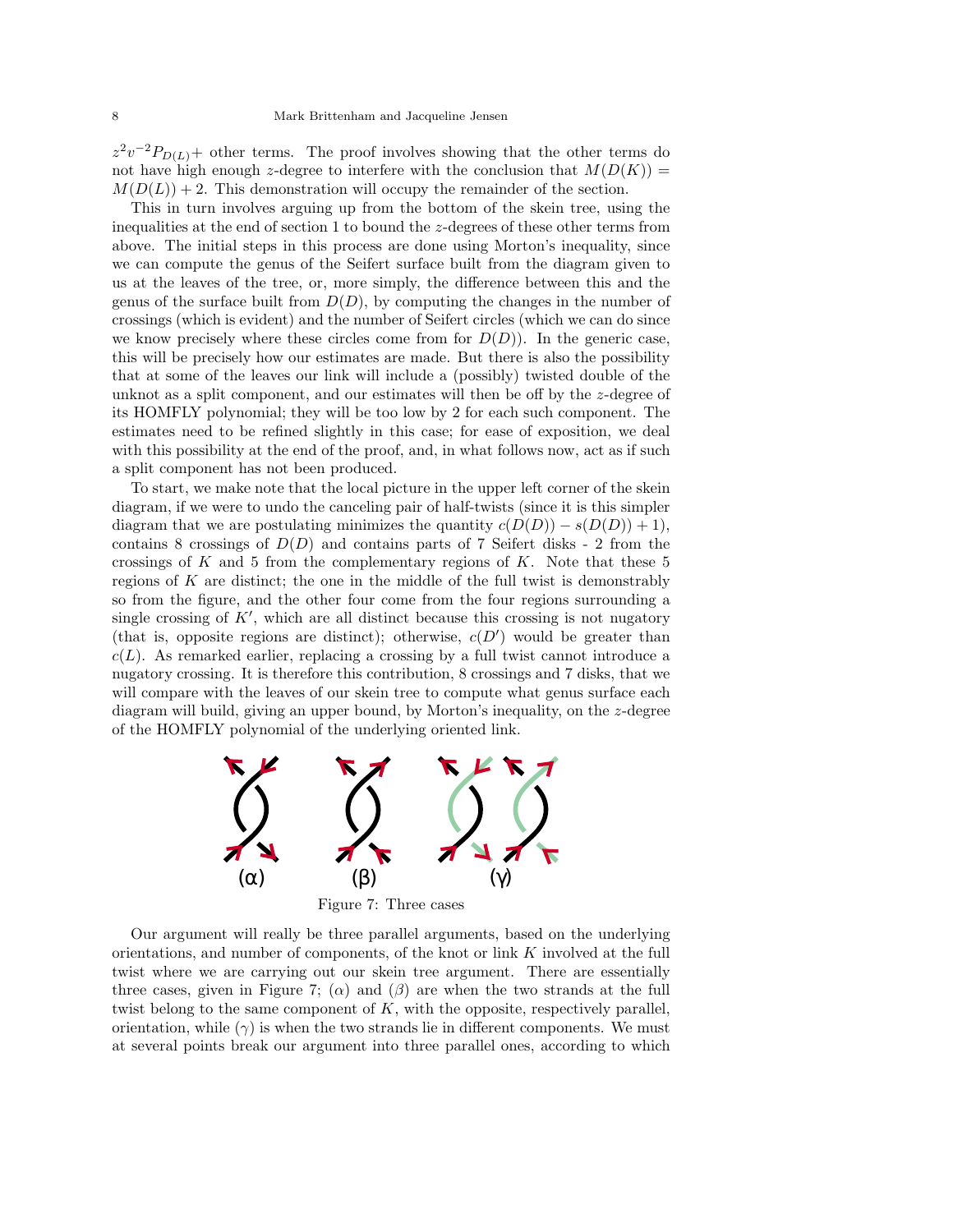of these three cases we find ourselves in, when, the diagrams as given at the leaves of the tree will typically yield canonical surfaces whose genera are too high for our purposes. In each case we will wish to get rid of some of the crossings (thought of as half-twists) from the local diagrams at the leaves of the tree, in order to simplify the diagram and give us a lower genus Seifert surface. So we will push each half-twist through the rest of the link diagram (which consists entirely of pairs of parallel strands, having been untouched by the skein moves that we have carried out), along these parallel strands, which will return the crossing to another one of the four corners of the local diagram. This is precisely where the three cases arise; each behaves differently under this operation.

In case  $(\alpha)$ , pushing a crossing from the upper left corner will return it to the upper right (and vice versa), while from the lower left it will return to the lower right. In case  $(\beta)$ , pushing from the upper left will return to the lower right, and from the upper right will return to the lower left. In case  $(\gamma)$ , pushing from the upper left returns to the lower left, and from the upper right returns to the lower right. The other point to note is that if we push from two corners in such a way that they return to the other two corners, then the net effect outside of the local diagram will be that all strands appear to be the same, but all of their orientations will be reversed. (If there are entire pairs of parallel components of  $D(K)$  outside of the local diagram, we also interchange them by an isotopy, so that this is true for all components outside of the local diagram.) The point to this is that as a result, all of the Seifert circles outside of the local diagram, when running Seifert's algorithm, are the same after this pair of crossing pushes; they have simply had all of their orientations reversed. In particular, in our count of the number of Seifert circles at the leaves of the skein tree, we may act, after these pushes, as if the Seifert disks outside still come precisely from the crossings of  $K$  and the complementary regions of  $K$ , as before in Figure 4 above.

$$
\frac{1}{2} \int_{0}^{2\pi} f(x) \, dx = \left\{ \int_{0}^{2\pi} f(x) \, dx \right\} \int_{0}^{2\pi} f(x) \, dx = \sum_{n=0}^{\infty} \int_{0}^{2\pi} f(x) \, dx = \sum_{n=0}^{\infty} \int_{0}^{2\pi} f(x) \, dx
$$

Figure 8: The "A" cases

In the case of the spot marked "A" in Figure 6, we have four extra crossings at the corners which if we leave in place will give a surface with genus which is too high for our purposes when we run Seifert's algorithm. Figure 8 shows the result of pushing a pair of the crossings (upper and lower left in the first two cases, upper right and left in the third). The results are identical, except that in the first case we have two extra pairs of full twists. We will show shortly that these full twists, like our argument at the beginning of this section passing from  $D(K, n)$  to  $D(K, 0)$ , do not affect the z-degree, but first let us analyze the z-degree in the second and third cases. These diagrams  $D_A$  have 8 fewer vertices than the local diagram for  $D(D)$ , and 3 fewer Seifert disks. Therefore, for these diagrams, the resulting Seifert surface  $\Sigma'$  has  $c(D_A) = c(D(D)) - 8$  and  $s(D_A) = s(D(D)) - 3$ . By Morton's inequality, this yields  $M(D_A) \le c(D_A) - s(D_A) + 1 = (c(D(D)) - s(D(D)) + 1) - 5 =$  $(2c(K) - 1) - 5 = 2c(K) - 6$  for the last two cases. This, we shall see, is a z-degree that is too low to interfere with our main calculation.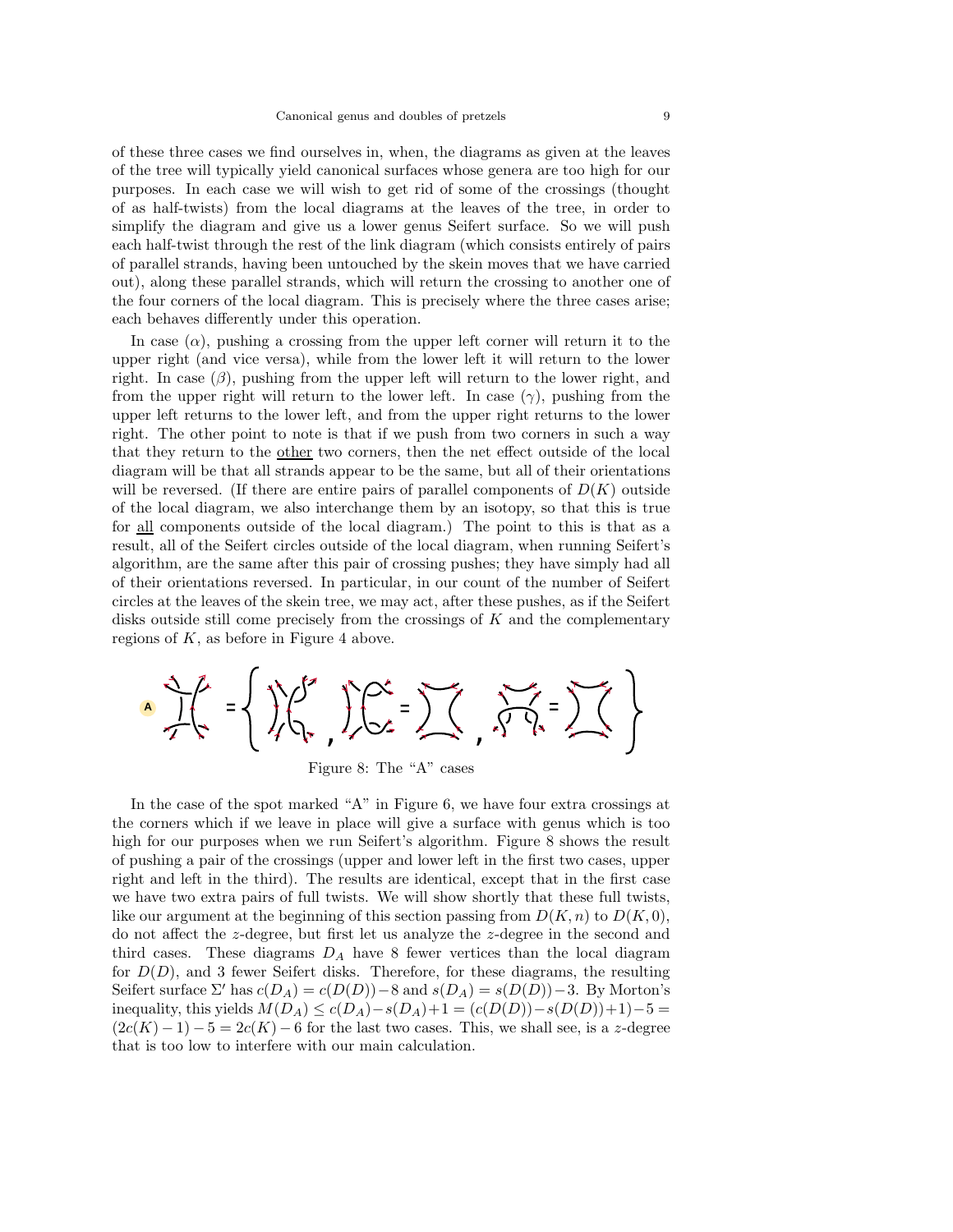#### 10 Mark Brittenham and Jacqueline Jensen

Removing the pair of full twists in the first case will give a diagram identical to the other two. The effect on the z-degree that these twists have can be determined from the skein tree in the left of Figure 9; each of the two times we break the crossing, the resulting short arc can be pushed out of the local diagram to return, since we are in case  $(\alpha)$ , to the other top or bottom corner. When it does, we see that the resulting link is another double  $D(L)$  of some link L (possibly with a full twist). The full twist can be removed by the method of the beginning of this section, without changing the  $z$ -degree, unless  $L$  is the unknot, in which case we will have degree 2. Since our original knot or link  $K$  had no nugatory crossings, however, the isotopy of the short arc has erased at least two crossings, in addition to the two crossings in our local diagram which have now disappeared (Figure 9, middle); the arc of  $K$  between the two corners must meet other crossings, else it represents a monogon in the digram, and we have a nugatory crossing.



Figure 9: Removing full twists

So L has at least four fewer crossings than K, so  $M(D(L)) \leq 2c(L) - 1 \leq$  $2c(K) - 9$ . Consequently, as we move up the skein tree on the left of Figure 9, we have, since the link  $K_{A2}$  is the same link found in the second and third cases,  $M(K_{A1}) \le \max\{M(D_{A2}), M(D_{A3})+1\} \le \max\{2c(K)-6, 2c(K)-8\} = 2c(K)-6,$ so  $M(K_{A0})$  ≤ max ${M(K_{A1}), M(D_{A4})+1}$  ≤ max ${2c(K)-6, 2c(K)-8}$  = 2c(K)− 6. So in all three cases we have  $M(D_A) \leq 2c(K) - 6$ .



Figure 10: The "B" cases

In a similar vein, we analyze the z-degree for the link with diagram at spot "B" in our skein tree. The situation for the three cases is illustrated in Figure 10. In this situation we need to "invent" some half-twists to push, since the diagram does not obviously have a pair of half-twists to work with. When we do so, we obtain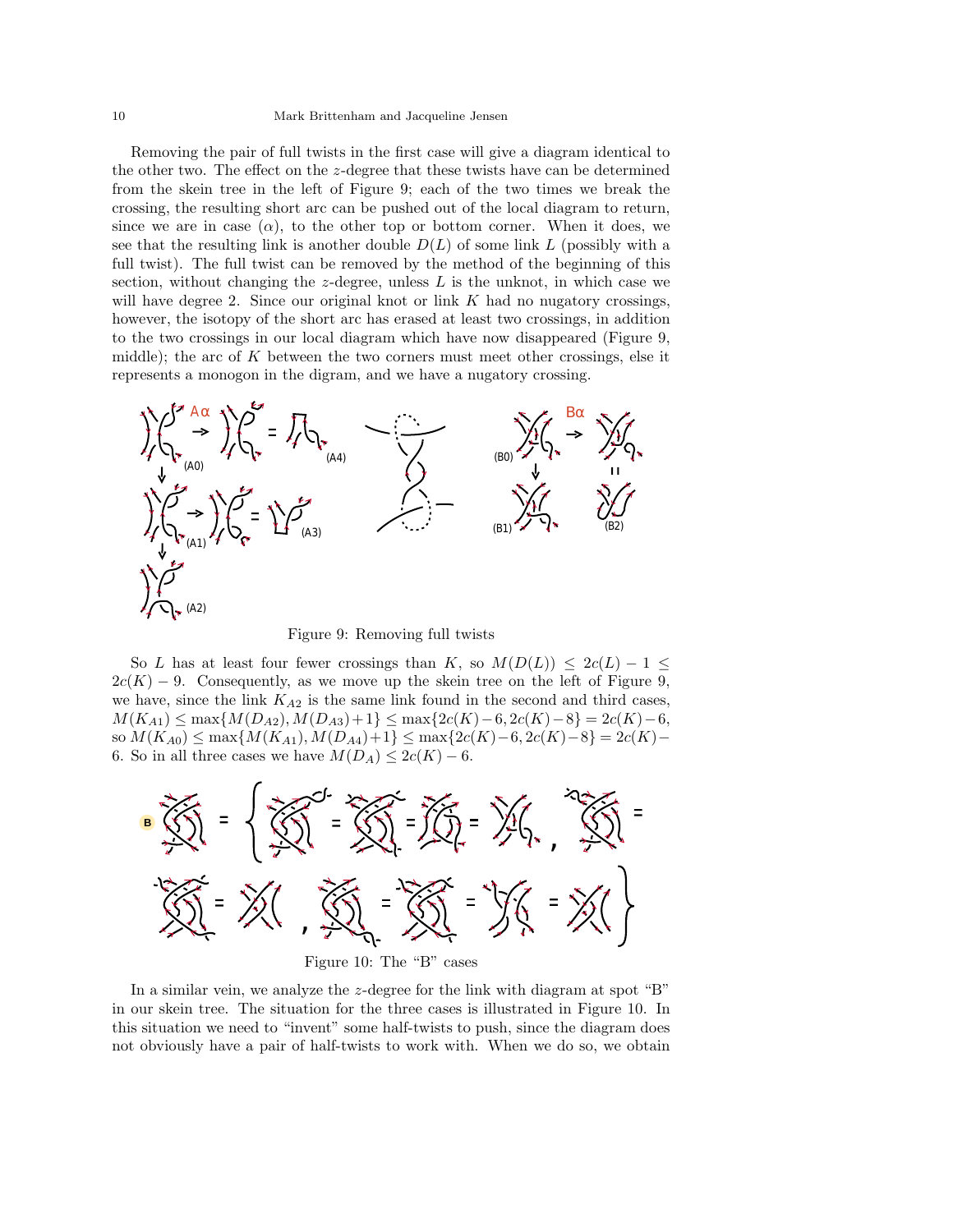the diagrams in the figure. Again, the first case has an extra full twist that we must deal with, but first we look at the last two cases. Their local diagrams are identical and, compared with  $D(D)$ ,  $D_B$  has 5 fewer crossings and 2 fewer Seifert disks. So, by Morton's inequality,  $M(D_B) \le c(D_B) - s(D_B) + 1 = ((c(D(D)) - 5) (s(D(D)) - 2) + 1) = (c(D(D)) - s(D(D)) + 1) - 3 = (2c(K) - 1) - 3 = 2c(K) - 4$ for the last two cases.

In the first case we remove the full twist in the same manner that we did for spot "A"; this is illustrated on the right in Figure 9. Again we find that breaking a crossing of the full twist yields a double of a link with at least four fewer crossings (with a full twist), and so  $M(K_{B2}) \leq 2c(K)-9$ . The link given by the diagram  $D_{B1}$ is not exactly the same as in the last two B-cases - one of the crossings is different but it has the same projection to the plane and so has the same number of crossings and the same Seifert disks. So  $M(K_{B1}) \leq 2c(K) - 4$ . Working our way up the skein tree then yields  $M(K_{B0}) \leq \max\{M(K_{B1}), M(K_{B2})+1\} \leq \max\{2c(K) 4, 2c(K) - 8$ } = 2c(K) − 4. So in all three cases we have  $M(D_B) \le 2c(K) - 4$ .



Figure 11: Main skein tree diagram, labeled

To proceed with our degree calculation, we need similar estimates for all of the other leaves of our skein tree diagram. We reproduce our main skein tree diagram as Figure 11, with additional labels to mark the nodes of the tree. The link at the spot marked  $(1)$  is isotopic to the double of a link diagram  $D'$  with two fewer crossings than K, so  $M(K_1) \leq 2c(D')-1=2c(K)-5$ . At (2) we have the diagram<br>encountered in the (first case of) spot "B", so  $M(K_2) \leq 2c(K)-4$  At (4) we encountered in the (first case of) spot "B", so  $M(K_2) \leq 2c(K) - 4$ . At (4), we have the diagram encountered in case "A", so  $M(K_4) \leq 2c(K) - 6$ . At (5), we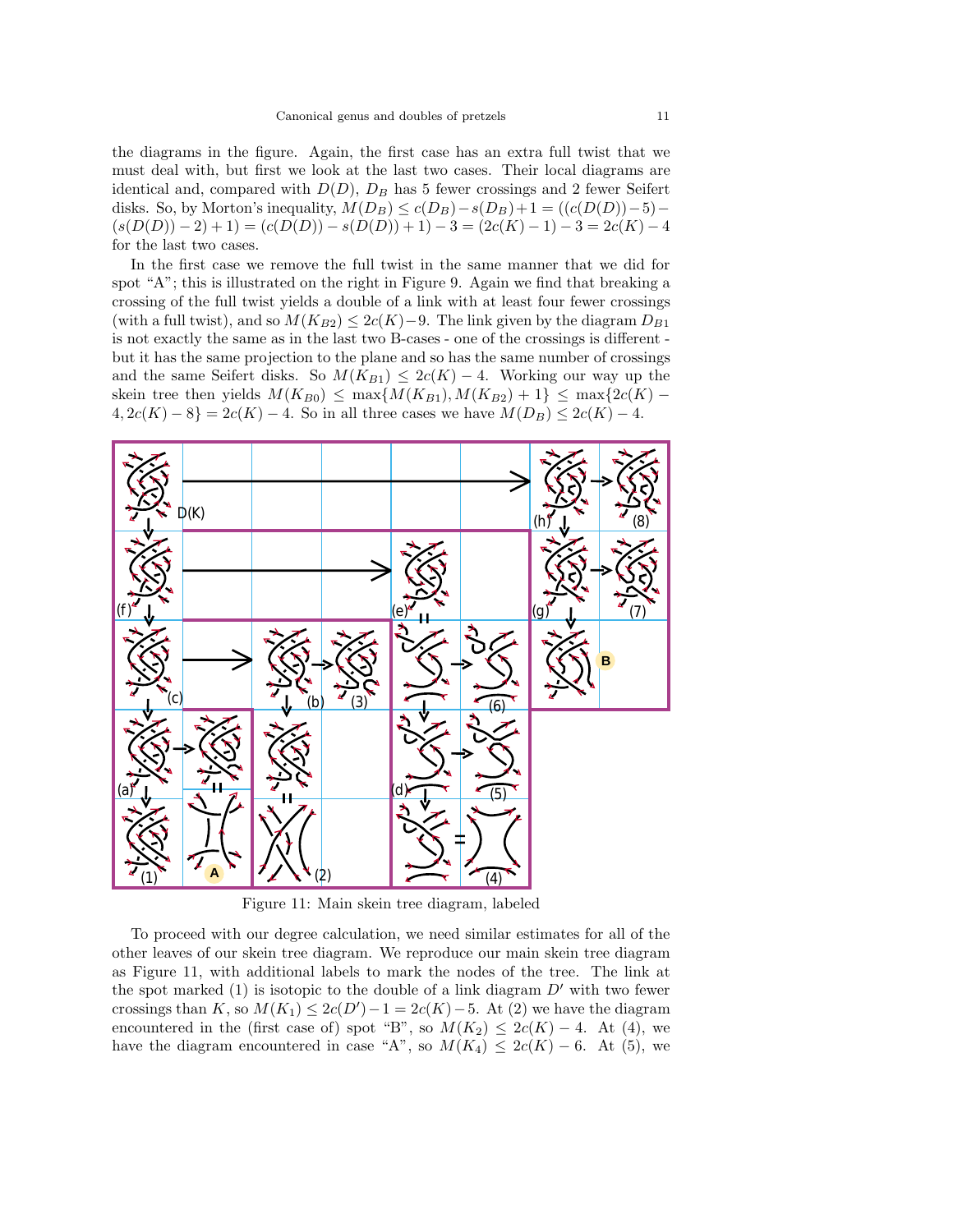have, after isotopy, the double of a link diagram with 2 fewer crossings than  $K$ , so  $M(K_2) \leq 2c(D_5) - 1 = 2c(K) - 5.$ 

At (3), (6) and (7), we have diagrams with short arcs in one corner that we can push out of the local diagram to return at one of the other three corners, after which, as in the arguments for spots "A" and "B", we have the double of a link with at least 2 fewer crossings; the crossings that were in the local diagram are now gone. (There are in fact still fewer crossings, but we won't need this fact.) In the ( $\alpha$ ) case for (3), the ( $\beta$ ) and ( $\gamma$ ) cases for (6), and the ( $\alpha$ ) and ( $\gamma$ ) cases for (7), the double has a full twist. Still, as before, we find that  $M(K_3) \leq 2c(K) - 5$ ,  $M(K_6) \leq 2c(K) - 5$ , and  $M(K_7) \leq 2c(K) - 5$ .

Finally, at  $(8)$  we have a link, a double of our link L with a full twist, to which to apply our inductive hypothesis. By hypothesis,  $M(K_8) = M(D(L)) = 2c(D') = 2c(L) - 2c(K) - 2$ . Having estimates for the z-degrees of the HOMELY polynomials  $2c(L)=2c(K)-2$ . Having estimates for the z-degrees of the HOMFLY polynomials at all of the leaves of our skein tree diagram, we proceed to work our way up to the root of the tree, using the inequalities established at the end of section 1. Recalling that a vertical arrow represents changing a crossing (passing between  $D_-\text{ and }D_+$ ) and a horizontal arrow represents breaking the crossing (passing to  $D_0$ ), and using the labeling scheme of Figure 11, we find:

$$
M(K_a) \le \max\{M(K_1), M(K_A) + 1\} \le \max\{2c(K) - 5, 2c(K) - 5\} = 2c(K) - 5
$$
  
\n
$$
M(K_b) \le \max\{M(K_2), M(K_3) + 1\} \le \max\{2c(K) - 4, 2c(K) - 4\} = 2c(K) - 4
$$
  
\n
$$
M(K_c) \le \max\{M(K_a), M(K_b) + 1\} \le \max\{2c(K) - 5, 2c(K) - 3\} = 2c(K) - 3
$$
  
\n
$$
M(K_d) \le \max\{M(K_4), M(K_5) + 1\} \le \max\{2c(K) - 6, 2c(K) - 4\} = 2c(K) - 4
$$
  
\n
$$
M(K_e) \le \max\{M(K_d), M(K_6) + 1\} \le \max\{2c(K) - 4, 2c(K) - 4\} = 2c(K) - 4
$$
  
\n
$$
M(K_f) \le \max\{M(K_c), M(K_e) + 1\} \le \max\{2c(K) - 3, 2c(K) - 3\} = 2c(K) - 3
$$
  
\n
$$
M(K_g) \le \max\{M(K_B), M(K_7) + 1\} \le \max\{2c(K) - 4, 2c(K) - 4\} = 2c(K) - 4
$$

So far we have used the inequalities; now we establish equalities.  $M(K_h) \leq$  $\max\{M(K_g), M(K_8)+1\} \leq \max\{2c(K)-4, 2c(K)-2\} = 2c(K)-2$ , but since  $M(K_8)+1=2c(K)-2$  by hypothesis, and  $M(K_g)\leq 2c(K)-4$ , the two quantities in the maximum are unequal, so  $M(K_h)=2c(K) - 2$ . Finally,  $M(D(K)) \leq$  $\max\{M(K_f), M(K_h)+1\} \leq \max\{2c(K)-3, 2c(K)-1\} = 2c(K)-1$ , but since  $M(K_h)+1=2c(K)-1$  and  $M(K_f)\leq 2c(K)-3$ , the quantities in the maximum are again unequal, so  $M(D(K)) = 2c(K) - 1$ , as desired.

This completes the inductive step, and so the proposition is proved by induction, except for dealing with the possibility that the links at the leaves of the skein tree contain twisted doubles of unknots. This is really only an issue at the leaves where we needed to isotope a short arc through the exterior of the local diagram of the link before using Morton's inequality to estimate the z-degree, namely at the nodes labeled " $A$ ", $(3)$ , $(6)$ , " $B$ ", and  $(7)$ . In the other cases we were applying either a local isotopy or our inductive hypothesis to make our estimates. It is a nonlocal isotopy, pushing a short arc through the diagram, which can expose unlinked components, which would render our estimates based on the number of crossings of the link inaccurate. However, in every case, the link we have after isotopy *is* a (possibly twisted) double of a link  $L'$ , obtained, essentially, by erasing one of the two arcs in the exterior of but incident to the original local diagram as well as two arcs in the exterior of, but incident to, the original local diagram, as well as erasing the full twist in the local diagram, replacing the full twist with an unknotted arc joining the two remaining ends. Since by hypothesis the link  $L$  is non-split,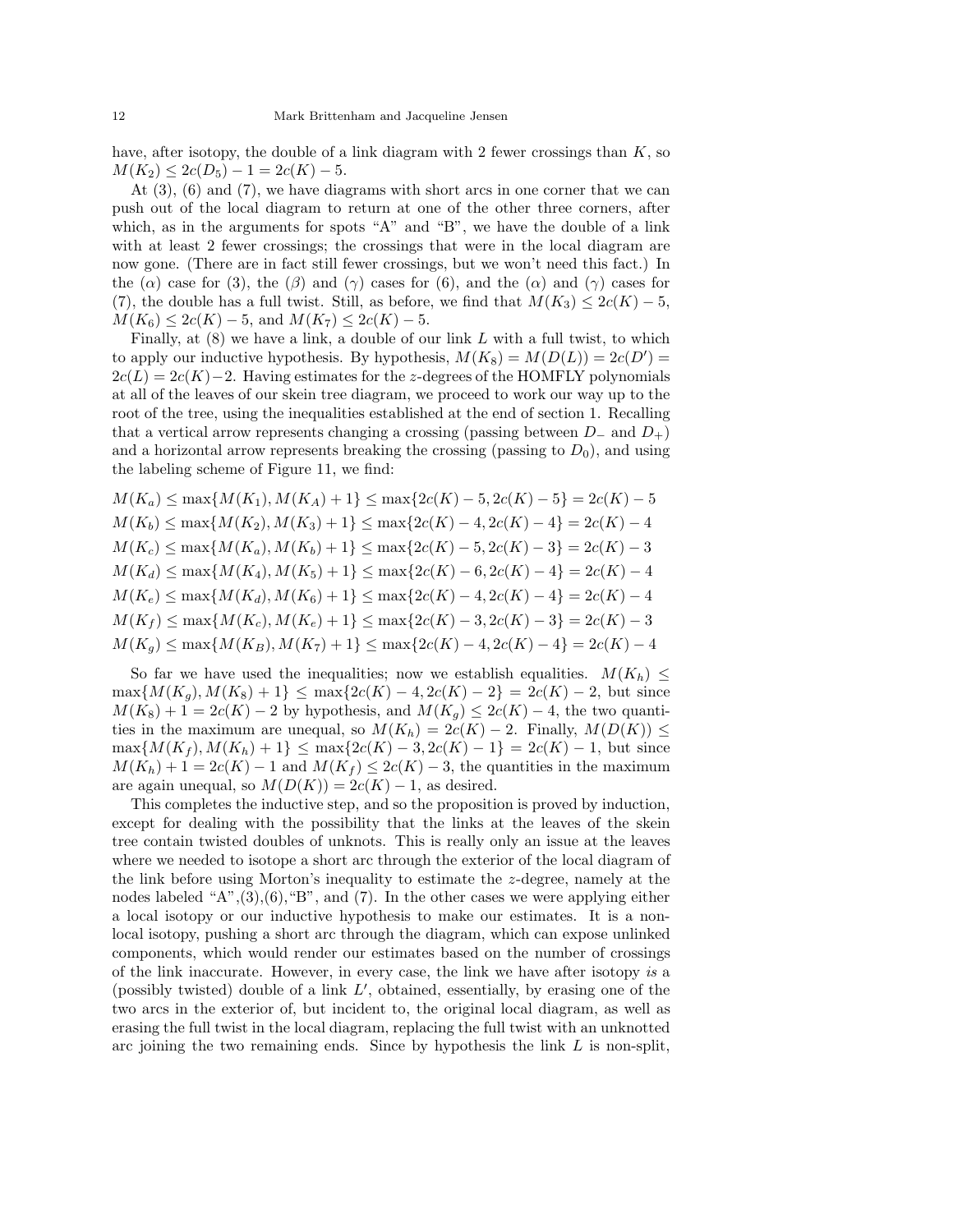every unknotted component of L' split off from the rest of L', which contributes<br>2 to  $M(D(L'))$  without contributing anything to  $C(L')$  comes at the expense of 2 to  $M(D(L'))$  without contributing anything to  $C(L')$  comes at the expense of  $L'$  baying at least two fewer crossings than  $L'$ ; the isotopy of the short arc must  $L'$  having at least two fewer crossings than  $L$ ; the isotopy of the short arc must "release" these unknotted components from the main body of  $L$ . Put differently, every spanning disk  $\Delta$  for the unknotted component must intersect L in its interior, since otherwise the boundary of a neighborhood of  $\Delta$  would provide a splitting sphere for  $L$ . So the disk bounding the unknotted, unlinked component, which exists after isotoping the arc, must intersect the arc, implying that the removal of the arc erases at least two crossings in the projection of  $L$  (the number must be even). Consequently, the existence of an unknotted split component, rather then requiring us to add 2 to our z-degree, implies that it is actually *lower* by 2 than our local count might have led us to believe. So in addition to the two crossings which were lost in the local diagram, which dropped our estimate of the  $z$ -degree by 4, every unknotted split component also, on balance, implies a drop of at least 2 to this estimate. This implies, at all of the five leaves where this argument is relevant, that if an unknotted split component is encountered, we can still conclude that  $M(D(L')) \leq 2c(K) - 7$ . A quick check above will show that this is as low as any of the estimates that were used in the arguments above and so if anything any of the estimates that were used in the arguments above, and so, if anything, will result in *lower* upper bounds than we have used. So it will not affect the final outcome.

With this last detail in place, Proposition 4 is proved.

# §3 Non-alternating pretzels do not appear TO SATISFY  $\text{DEG}_z P_{W(K)}(v, z)=2c(K)$

We have shown that for the pretzel knots  $K = P(n_1, \ldots, n_k)$  whose pretzel representation is alternating, that is, for which  $n_1, \ldots, n_k \geq 1$ , we have  $M(W(K)) =$  $2g_c(K)$ , so  $g_c(K) = c(K) = n_1 + \cdots + n_k$ , essentially by induction on the  $n_i$ . The inductive step, namely the statement of Proposition 4, can be turned around, however, to partially establish the opposite result for pretzel knots whose pretzel representation is not alternating, that is, the  $n_i$  do not all have the same sign. In this instance we can show that  $M(W(K)) < 2|n_1| + \cdots + 2|n_k|$ . This follows from the final computation in the proof of Proposition 4, since if at that point, we know the opposite fact that  $M(K_8)$ , namely the z-degree for the upper right corner, is *less* than  $2c(D)-3$ , then (since it must be odd) it is at most  $2c(D) - 5$ , and so, borrowing the notation from the end of the proof, we have  $M(K_h) \leq \max\{M(K_g), M(K_8)+1\} \leq$  $\max\{2c(D)-4, 2c(D)-4\} = 2c(D)-4$ , so  $M(D(K)) \leq \max\{M(K_f), M(K_h)+1\}$  $\max\{2c(D)-3, 2c(D)-3\} = 2c(D)-3$ , so  $M(D(K)) \leq 2c(D)-3 < 2c(D)-1$ . Put differently, if  $M(D(K)) = 2c(D) - 1$ , then we *must* have  $M(K_8) = 2c(D) - 3$ . But arguing our induction in reverse, if we start with a pretzel knot/link  $P(n_1, \ldots, n_k)$ having (WOLOG)  $n_1 > 0$ ,  $n_2 < 0$ , we can, by turning full twists into half-twists, return to a base case of  $K' = P(1, -1, n_3, \ldots, n_k)$  to which we can apply a type 2 Reidemeister move,  $P(1, -1, n_3, \ldots, n_k) = P(n_3, \ldots, n_k)$ . So, by the basic construction,  $M(W(P(1, -1, n_3, ..., n_k))) \leq 2|n_3| + \cdots + 2|n_k| < 2|1| + 2|-1|+ 2|n_3| +$  $\cdots+2|n_k|=2c(D')$ , where D' is the diagram for K' before the Reidemeister move.<br>Putting back all of the full twists to return to K, the above argument then shows Putting back all of the full twists to return to  $K$ , the above argument then shows that  $M(D(K)) < 2c(D) - 1$ , so  $M(W(K)) < 2|n_1| + \cdots + 2|n_k|$ . Unfortunately, we are not aware of a proof that  $c(P(n_1,\ldots,n_k)) = |n_1| + \cdots + |n_k|$  in the case where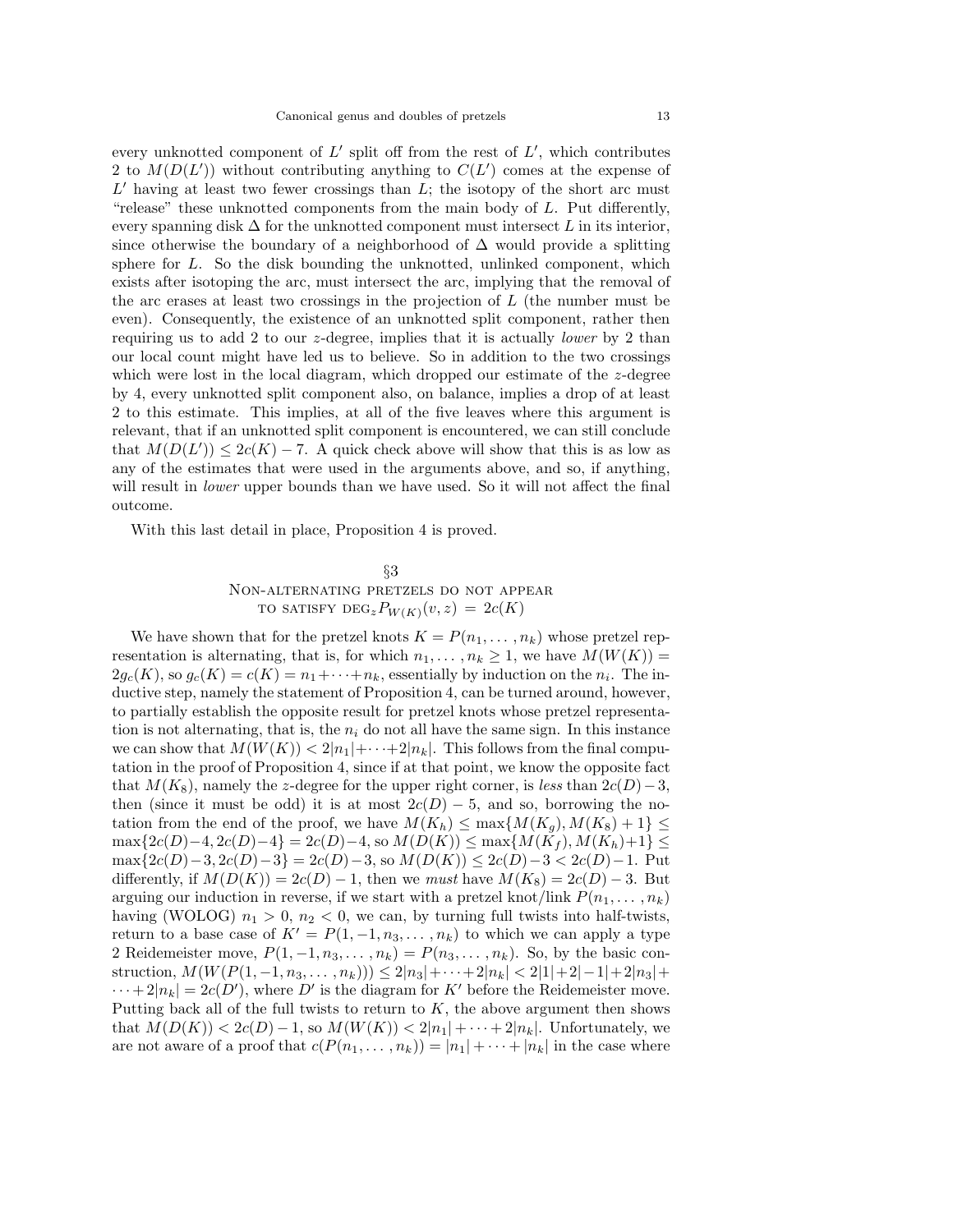this stands a chance of being true, namely when  $\{-1,1\} \notin \{n_1,\ldots,n_k\}$ . However, for small examples we do know that this sum is the crossing number. For example  $P(3, 3, -2)$  is the knot  $8_{19}$ , and  $P(3, -3, 2)$  is the knot  $8_{20}$ , and in these cases our argument does establish that  $M(W(K)) < 2c(K)$ .

These two examples could of course be computed directly, and in fact they were, by the authors. It was, in fact, an attempt to show that  $g_c(W(K)) < c(K)$ for these two examples that led the authors to the results presented here. Our work here does not establish this, of course;  $M(W(K)) < 2c(K)$  implies that at *least* one of  $M(W(K)) < 2g_c(W(K))$  or  $g_c(W(K)) < c(K)$  (or both) hold, but to date we do not know which of the two might be true! The point to the line of reasoning of the previous paragraph, from our perspective, is that it "explains" the inequality  $M(W(K)) < 2c(K)$ ; it shows that there is a skein tree diagram which demonstrates that the z-degree is "too low", without resorting to the need for a fortuitous cancellation of terms to occur, to make the degree  $2c(K)$  term vanish.

On a more positive (or negative) note, the argument above does establish that  $M(W(K)) < 2c(K)$  holds for many alternating knots, namely, those that can be formed as a connected sum  $K_1 \# K_2$  for some  $K_1 \in \mathcal{K}$ , our class of knots from Proposition 3. Since these knots are alternating, we know that  $c(K_1 \# K_2)$  =  $c(K_1)+c(K_2)$ . In this case if we focus on undoing the full twists in the  $K_1$  summand, if  $M(W(K_1 \# K_2)) = 2c(K_1 \# K_2) = 2c(K_1) + 2c(K_2)$  the argument above will allow us to work our way back to  $M(W(T_{2,3} \# K_2)) = 2c(T_{2,3}) + 2c(K_2) = 2c(K_2) + 6$  by undoing the full twists introduced to build  $K_1$ . However, there are still two more full twists in the  $T_{2,3}$  summand to work with, and undoing them yields a knot K whose diagram is the projection of  $K_2$  with a single, nugatory, crossing added. Therefore  $c(K) = c(K_2)$ , but having gotten here in two steps from  $T_{2,3} \# K_2$  we *should* have  $M(W(K)) = 2c(K_2)+2$ , not  $M(W(K)) = 2c(K_2)$ . This contradiction implies that our original hypothesis,  $M(W(K_1 \# K_2)) = 2c(K_1 \# K_2)$  is false. Since we must have  $M(W(K_1 \# K_2)) \leq 2c(K_1 \# K_2)$ , we must conclude that  $M(W(K_1 \# K_2))$  <  $2c(K_1 \# K_2)$ . Note that this does *not* tell us that  $g_c(W(K_1 \# K_2)) \neq c(K_1 \# K_2)!$ But it does establish that the method of proof used by Tripp, Nakamura, and ourselves to show that  $g_c(W(K) = c(K)$ , namely to show that  $M(W(K)) = 2c(K)$ , will not succeed for all alternating knots.



Figure 12: Obtaining 2-bridge knots from the trefoil knot

For our final result we establish the last assertion made in the introduction, namely that the class  $\mathcal K$  built from the trefoil knots by replacing crossings by full twists already contains the 2-bridge knots, so that including them as initial objects would not enlarge the class. (K clearly already contains the  $(2, n)$ -torus knots.) To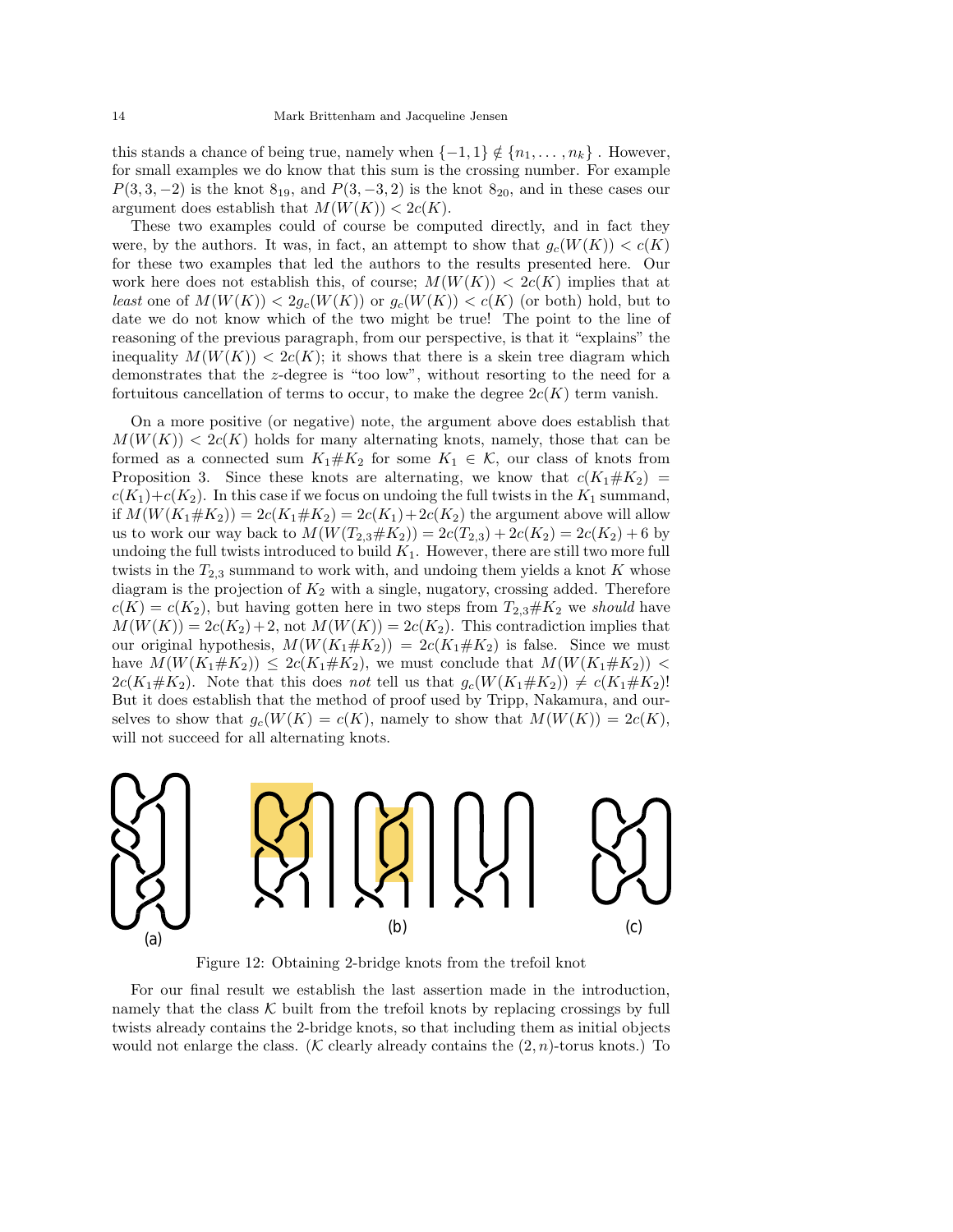see this, we will work backwards from an alternating projection of a given 2-bridge knot  $K$ , successively replacing full twists with half-twists, and show that we can end up at the trefoil. Reversing this process then establishes the result.

The alternating projection for  $K$  that we will use will be the alternating 4-plat projection of [BZ, Proposition 12.13], denoted  $\sigma_2^{a_1} \sigma_1^{-a_2} \cdots \sigma_2^{a_m}$  with  $a_i > 0$  for  $i-1$  and illustrated in Figure 12(a). Note that m is necessarily odd. The  $i = 1, \ldots, m$ , and illustrated in Figure 12(a). Note that m is necessarily odd. The idea is that by replacing full twists with half-twists within each block of twists  $\sigma_{\epsilon}^{a_i}$ ,<br>we can steadily lower each of the q<sub>r</sub>, and eventually arrive at the knot represented we can steadily lower each of the  $a_i$ , and eventually arrive at the knot represented by  $\sigma_2^1 \sigma_1^{-1} \cdots \sigma_2^1$ . Then as shown in Figure 12(b), a further two replacements can, in offset represented to the first pair of  $\sigma_1^1 \sigma_1^{-1}$ . Because this process will allow us to reach effect, remove the first pair of  $\sigma_2^1 \sigma_1^{-1}$ 's. Repeating this process will allow us to reach  $\sigma_1^1 \sigma_1^{-1} \sigma_1^1$  shown in Figure 12(a), which is the (left handed) trefoil knot. Therefore  $\sigma_2^1 \sigma_1^{-1} \sigma_2^1$ , shown in Figure 12(c), which is the (left-handed) trefoil knot. Therefore, reversing this process every 2-bridge knot can be obtained from the trefoil knot by reversing this process, every 2-bridge knot can be obtained from the trefoil knot by a sequence of replacements of crossings by full twists, as desired. So all 2-bridge knots lie in our class  $K$ , and so any knot obtained by replacements on a 2-bridge knot will also lie in  $K$ .

# §4 Further considerations

Proving a result like ours for a class of knots naturally begs the question "For what other (classes of) knots does  $g_c(W(K)) = c(K)$  hold?". The discussion of the previous section shows that the techniques we employ cannot establish this for all alternating knots, since the equality  $\max deg_z(P_{W(K)}(v, z)) = 2c(K)$  need not hold for non-prime alternating knots. It does not, however, show that  $g_c(W(K)) = c(K)$ does not hold. But based on the results that we have obtained here we feel that it is reasonable to make the

**Conjecture.** If K is a nontrivial prime alternating knot, and  $W(K)$  is a White*head double of* K, then  $maxdeg_z(P_{W(K)}(v, z)) = 2c(K)$ , and therefore  $g_c(W(K))$  $c(K)$ .

The argument given here implies that in trying to establish this conjecture, we may always inductively replace a pair of crossings forming a bigon by a single crossing. By Euler characteristic considerations, the projection of any knot, thought of as a graph in the 2-sphere, has a complementary region which is either bigon or a triangle. One may think of our results as therefore saying that a proof of the conjecture reduces to the cases where the projection has no bigons, i.e., has complementary regions that all have three or more vertices. This is because our process of "deflation", replacing a full twist with a half-twist, and the inverse process, keep us within the class of prime, reduced, alternating projections. That no nugatory crossings can be introduced has been established in Section 2 above. Menasco [Me] has shown that a reduced alternating diagram of a non-prime alternating knot can be detected from the diagram, that is, there must be a circle in the plane of the projection that intersects the projection twice. But such a circle will exist after deflation iff there is such a circle before. If such a circle (before deflation) were to intersect the bigon region, deforming it to instead pass through one of the crossings identifies a nugatory crossing, a contradiction, so the same circle will work after deflation (showing  $\Leftarrow$ ), while a circle after deflation stays away from the crossings of the projection, so since the opposite operation of inflation can be viewed as local to the crossings (by introducing a very "small" bigon), the same circle also works before deflation (showing  $\Rightarrow$ ).